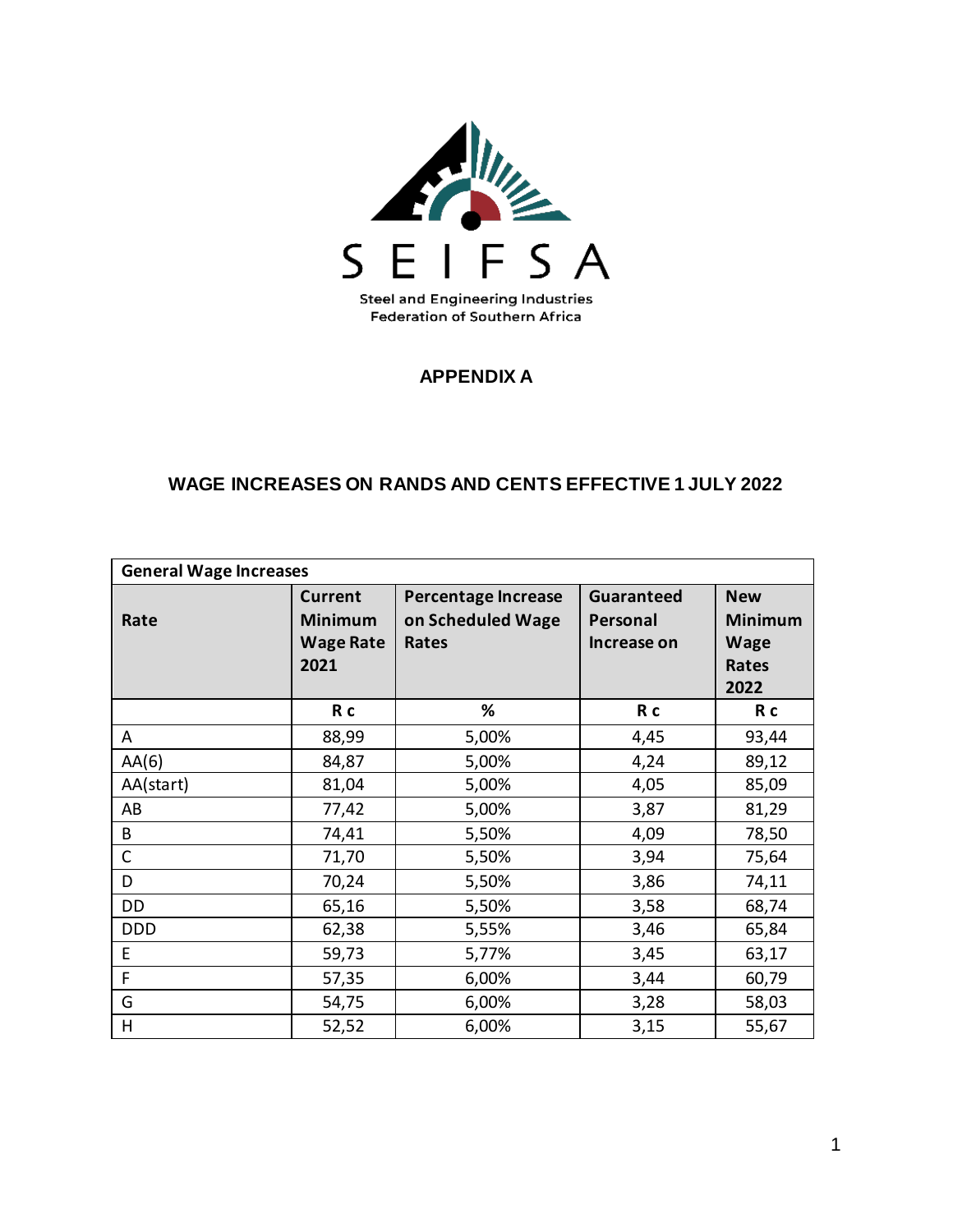# **Electric Cables (Schedule F)**

| Rate          | <b>Current</b><br><b>Minimum</b><br><b>Wage</b><br><b>Rates 2021</b> | Percentage increase<br>on Scheduled Wage<br>Rates | <b>Guaranteed</b><br>personal<br>increase | <b>New</b><br><b>Minimum</b><br><b>Wage</b><br>Rates<br>2022 |
|---------------|----------------------------------------------------------------------|---------------------------------------------------|-------------------------------------------|--------------------------------------------------------------|
|               | R c                                                                  | %                                                 | R c                                       | R c                                                          |
| Rate Z        | 88,99                                                                | 5,00%                                             | 4,45                                      | 93,44                                                        |
| Rate Y        | 70,32                                                                | 5,06%                                             | 3,56                                      | 73,87                                                        |
| Group IX      | 67,16                                                                | 5,28%                                             | 3,54                                      | 70,70                                                        |
| VIII          | 65,75                                                                | 5,36%                                             | 3,53                                      | 69,28                                                        |
| VII           | 64,08                                                                | 5,47%                                             | 3,51                                      | 67,58                                                        |
| VI            | 62,47                                                                | 5,59%                                             | 3,49                                      | 65,96                                                        |
| V             | 60,81                                                                | 5,71%                                             | 3,47                                      | 64,29                                                        |
| IV            | 59,15                                                                | 5,84%                                             | 3,46                                      | 62,60                                                        |
| Ш             | 58,18                                                                | 5,91%                                             | 3,44                                      | 61,62                                                        |
| $\mathsf{II}$ | 56,59                                                                | 5,79%                                             | 3,28                                      | 59,86                                                        |
|               | 55,52                                                                | 5,65%                                             | 3,14                                      | 58,66                                                        |

# **Structural Engineering**

| Rate          | <b>Current</b><br><b>Minimum</b><br><b>Wage Rate</b><br>2021 | Percentage increase<br>on Scheduled Wage<br>Rates | <b>Guaranteed</b><br>personal<br>increase | <b>New</b><br><b>Minimum</b><br><b>Wage</b><br>Rates<br>2022 |
|---------------|--------------------------------------------------------------|---------------------------------------------------|-------------------------------------------|--------------------------------------------------------------|
|               | R c                                                          | %                                                 | R c                                       | R c                                                          |
| 5             | 88,99                                                        | 5,00%                                             | 4,45                                      | 93,44                                                        |
| 4             | 82,78                                                        | 5,00%                                             | 4,14                                      | 86,92                                                        |
| 3             | 72,95                                                        | 5,50%                                             | 4,01                                      | 76,97                                                        |
| $\mathcal{P}$ | 61,33                                                        | 6,00%                                             | 3,68                                      | 65,01                                                        |
|               | 51,82                                                        | 6,00%                                             | 3,11                                      | 54,93                                                        |
| 1(a)          | 43,31                                                        | 6,00%                                             | 2,60                                      | 45,91                                                        |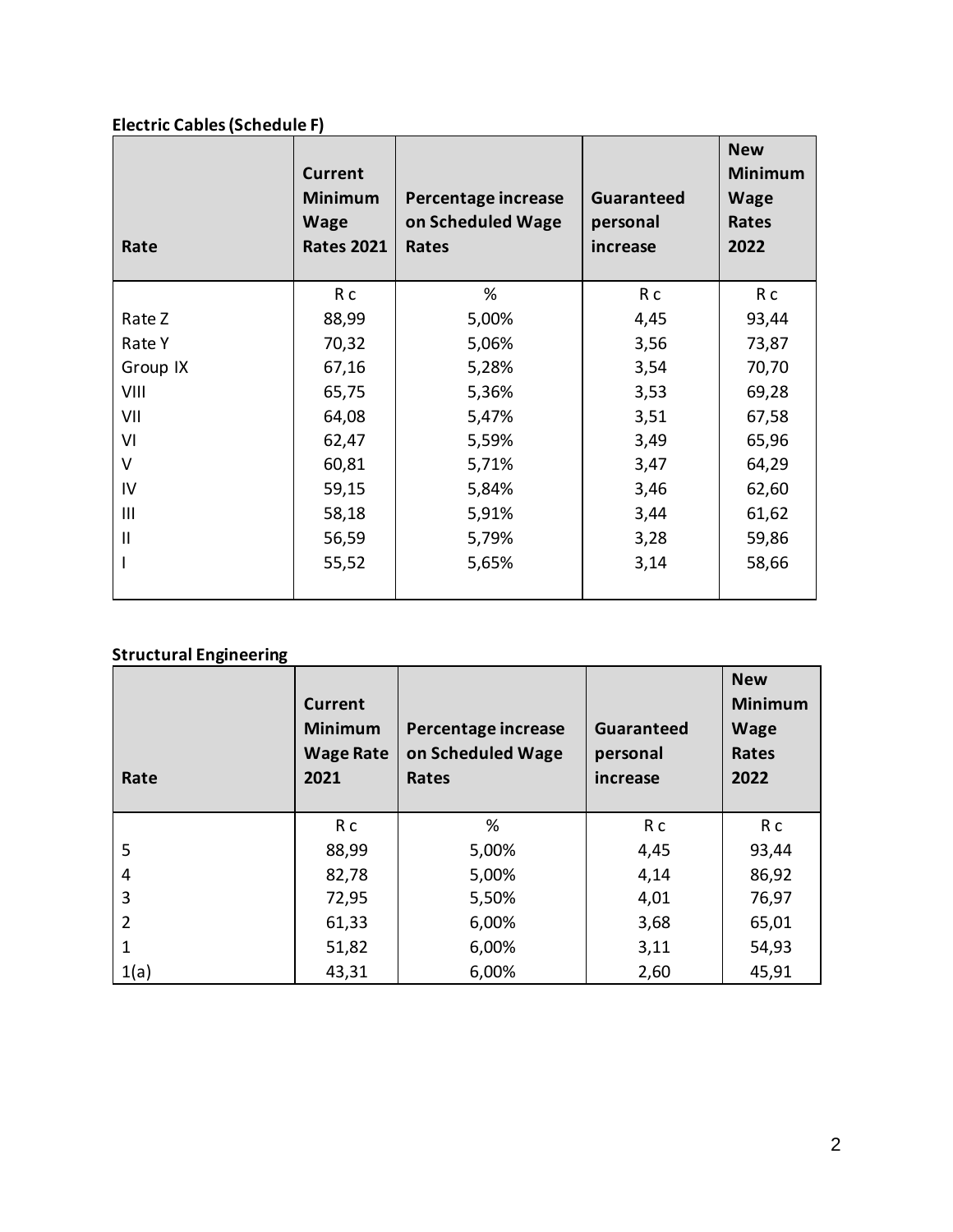# **Apprentices**

| Rate              | <b>Current</b><br><b>Minimum</b><br><b>Wage Rate</b><br>per Week<br>2021 | Percentage increase<br>on Scheduled Wage<br>Rates | Guaranteed<br>personal<br>increase | <b>New</b><br><b>Minimum</b><br><b>Weekly</b><br><b>Wage</b><br><b>Rates</b><br>2022 |
|-------------------|--------------------------------------------------------------------------|---------------------------------------------------|------------------------------------|--------------------------------------------------------------------------------------|
|                   | R c                                                                      | %                                                 | R c                                | R c                                                                                  |
| First Year        | 1774,68                                                                  | 6,00%                                             | 106,48                             | 1881,16                                                                              |
| Second Year       | 1958,87                                                                  | 6,00%                                             | 117,53                             | 2076,40                                                                              |
| <b>Third Year</b> | 2328,18                                                                  | 5,77%                                             | 134,34                             | 2462,51                                                                              |
| Fourth Year       | 3423,66                                                                  | 5,00%                                             | 171,18                             | 3594,84                                                                              |

#### **Five Grade Schedule**

| Rate           | Current<br><b>Minimum</b><br><b>Wage Rate</b><br>per Week<br>2021<br>R <sub>c</sub> | Percentage increase<br>on Scheduled Wage<br>Rates<br>% | Guaranteed<br>personal<br>increase<br>R c | <b>New</b><br><b>Minimum</b><br><b>Weekly</b><br><b>Wage</b><br>Rates<br>2022<br>R c |
|----------------|-------------------------------------------------------------------------------------|--------------------------------------------------------|-------------------------------------------|--------------------------------------------------------------------------------------|
| 5              | 88,99                                                                               | 5,00%                                                  | 4,45                                      | 93,44                                                                                |
| 4              | 76,61                                                                               | 5,00%                                                  | 3,83                                      | 80,44                                                                                |
| 3              | 65,98                                                                               | 5,00%                                                  | 3,30                                      | 69,28                                                                                |
| $\overline{2}$ | 56,81                                                                               | 5,00%                                                  | 2,84                                      | 59,65                                                                                |
| 1              | 48,96                                                                               | 5,00%                                                  | 2,45                                      | 51,41                                                                                |

# **Vehicle drivers**

| Rate             | <b>Main</b><br><b>Agreement</b><br>Symbol | Current<br><b>Minimum Wage</b><br><b>Rate 2021</b> | Percentage<br>increase on<br><b>Scheduled</b><br><b>Wage Rates</b> | Guaranteed<br>personal<br>increase<br>Rates | <b>New</b><br><b>Minimum</b><br>Wage<br>Rates<br>2022 |
|------------------|-------------------------------------------|----------------------------------------------------|--------------------------------------------------------------------|---------------------------------------------|-------------------------------------------------------|
|                  |                                           | R c                                                | %                                                                  | R c                                         | R c                                                   |
| Forklift drivers | F                                         | 57,35                                              | 6,00%                                                              | 3,44                                        | 60,79                                                 |
| Code 08          | E                                         | 59,73                                              | 5,77%                                                              | 3,45                                        | 63,17                                                 |
| Codes 10 & 11    | DD                                        | 65,16                                              | 5,50%                                                              | 3,58                                        | 68,74                                                 |
| Codes 13 & 14    | C                                         | 71,70                                              | 5,50%                                                              | 3,94                                        | 75,64                                                 |